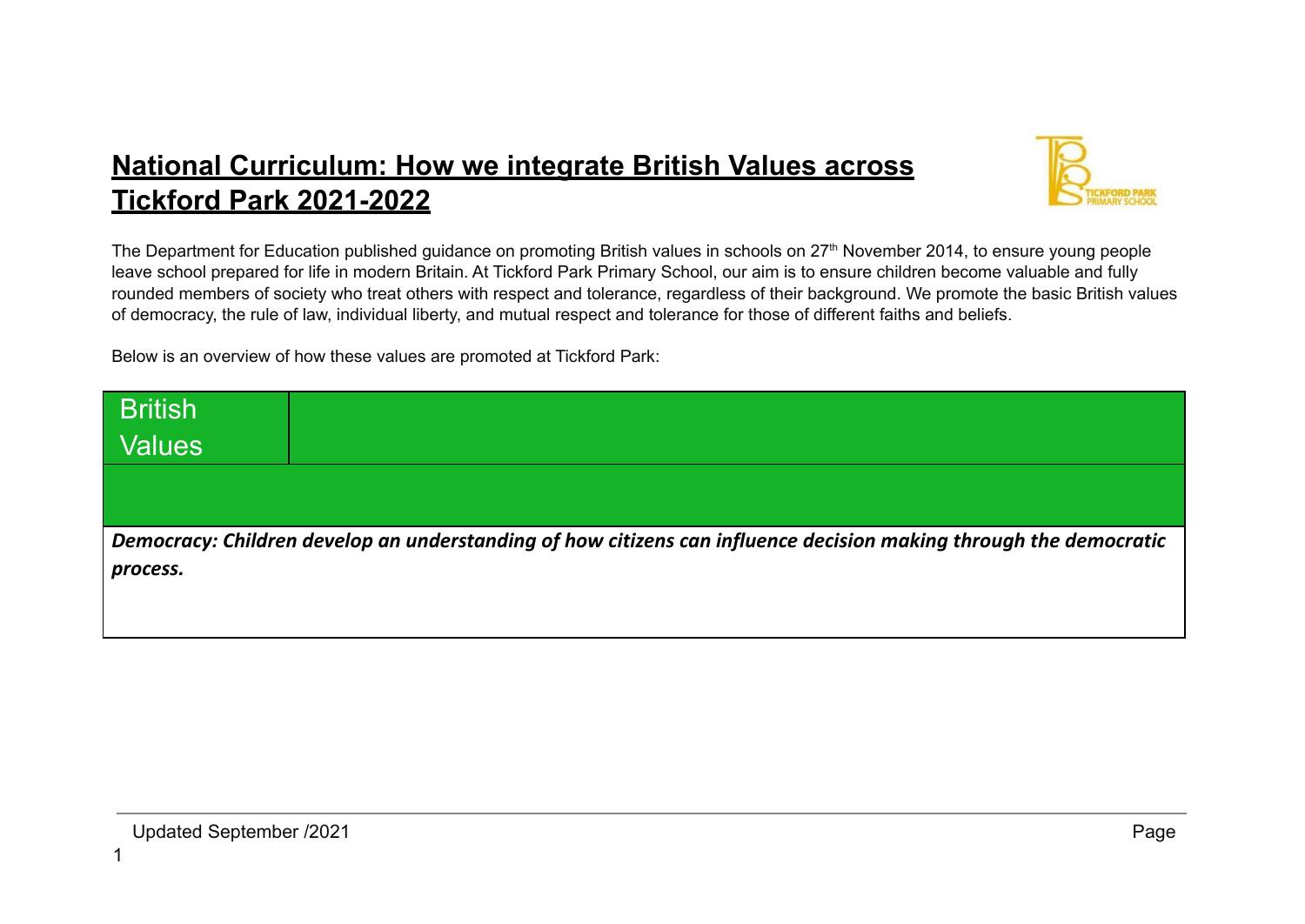|                                                                                                                     | Democracy Themed Assembly at start of year                                                                             |  |  |
|---------------------------------------------------------------------------------------------------------------------|------------------------------------------------------------------------------------------------------------------------|--|--|
|                                                                                                                     | Election within each class with a democratic vote to elect two school councillors – to demonstrate how democracy       |  |  |
|                                                                                                                     | works through actively promoting democratic processes                                                                  |  |  |
|                                                                                                                     | Student Council Meetings at least once every half term                                                                 |  |  |
|                                                                                                                     | Questionnaires with pupils to ascertain their thoughts and feelings about school, so all pupils in school have a voice |  |  |
|                                                                                                                     | that is listened to                                                                                                    |  |  |
|                                                                                                                     |                                                                                                                        |  |  |
|                                                                                                                     | Children applying for various roles in school such as eco warriors (KS2) & school councillors                          |  |  |
|                                                                                                                     | Visit from the Mayor of Milton Keynes to discuss the role, and the impact a mayor has on the community (KS2)           |  |  |
|                                                                                                                     | Visit from Kerrie Carpenter (Parliamentary Outreach session) – (Y5 & 6)                                                |  |  |
|                                                                                                                     | Visit from the Mayor of Newport Pagnell to discuss the role, and the impact the mayor has on the community             |  |  |
|                                                                                                                     | (FS/KS1)                                                                                                               |  |  |
|                                                                                                                     | Visit to local council offices                                                                                         |  |  |
|                                                                                                                     | Visit by local councillor                                                                                              |  |  |
|                                                                                                                     | Visit to Houses of Parliament (KS2)                                                                                    |  |  |
|                                                                                                                     | Taking part in UK Parliament Week                                                                                      |  |  |
|                                                                                                                     | Age-appropriate material in the curriculum on the strengths, advantages and disadvantages of democracy, and how        |  |  |
|                                                                                                                     | democracy and the law works in Britain compared to other forms of government in other countries                        |  |  |
|                                                                                                                     | Using opportunities, such as general or local, elections to reinforce the democratic processes                         |  |  |
|                                                                                                                     | Learn that some public bodies, such as the police and the army, can be held to account through Parliament, while       |  |  |
|                                                                                                                     | others (the courts) maintain independence (Y6                                                                          |  |  |
|                                                                                                                     |                                                                                                                        |  |  |
| Rule of Law: Children develop an appreciation that living under the rule of law protects individual citizens and is |                                                                                                                        |  |  |
|                                                                                                                     |                                                                                                                        |  |  |

*essential for their wellbeing and safety.*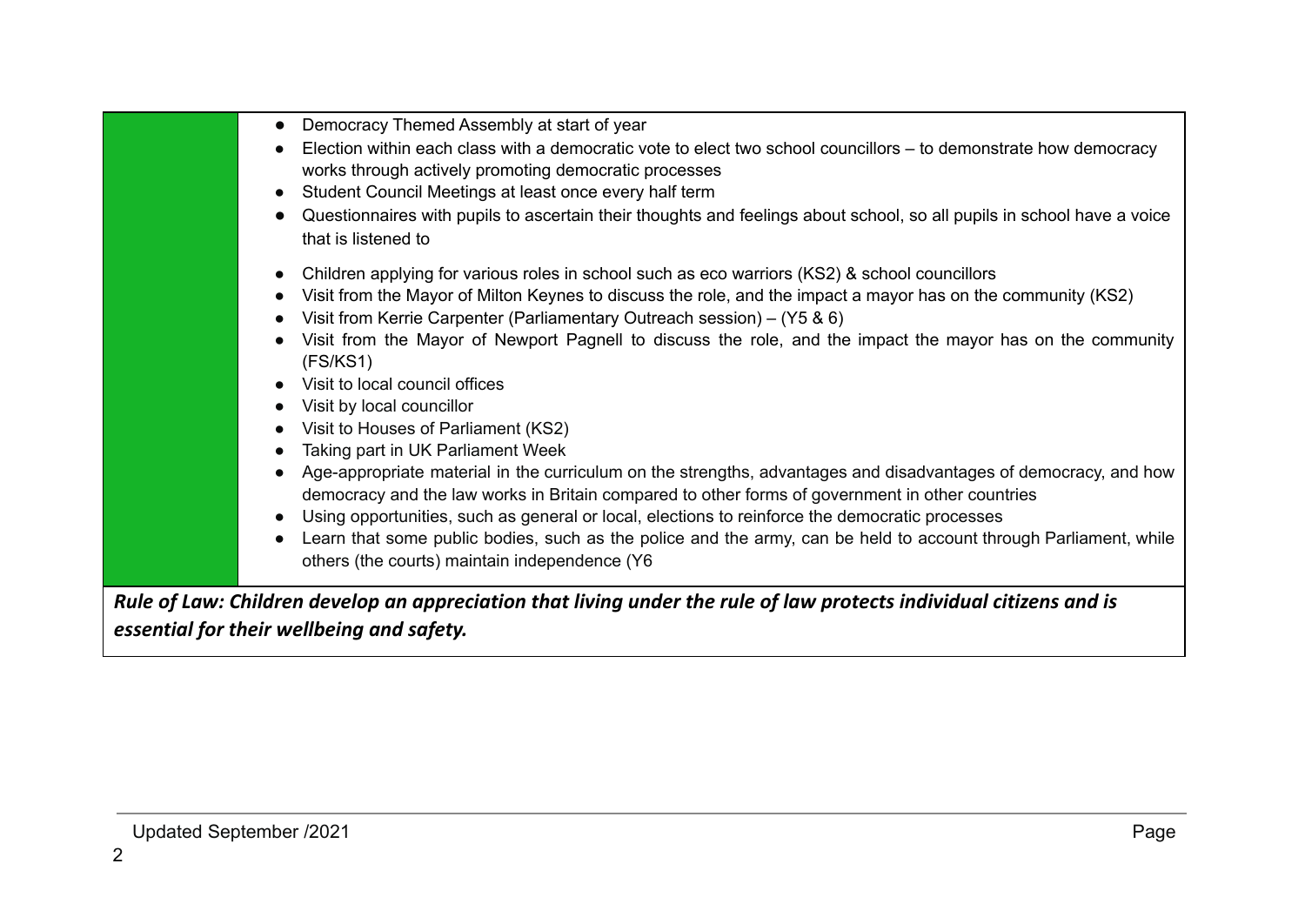| Clear 'Relationships & behaviour' policy in school: Ready, Respectful & Safe., which feeds into the whole school<br>$\bullet$<br>use of Class Dojo.<br><b>PSHE</b> curriculum<br>All adults in school promote expected behaviours by children, and celebrate success (Dojo points)<br>Celebration assembly certificates and Dojo points – reinforcing expectations.                                                                                                                                                                                                                                                                                                                                                                                                                                                                                                                                                                                                                                                                                                |  |  |
|--------------------------------------------------------------------------------------------------------------------------------------------------------------------------------------------------------------------------------------------------------------------------------------------------------------------------------------------------------------------------------------------------------------------------------------------------------------------------------------------------------------------------------------------------------------------------------------------------------------------------------------------------------------------------------------------------------------------------------------------------------------------------------------------------------------------------------------------------------------------------------------------------------------------------------------------------------------------------------------------------------------------------------------------------------------------|--|--|
| Individual Liberty: Children develop an understanding that the freedom to choose and hold other faiths and beliefs is                                                                                                                                                                                                                                                                                                                                                                                                                                                                                                                                                                                                                                                                                                                                                                                                                                                                                                                                              |  |  |
| protected in law.                                                                                                                                                                                                                                                                                                                                                                                                                                                                                                                                                                                                                                                                                                                                                                                                                                                                                                                                                                                                                                                  |  |  |
| Children are given opportunities to share their individual talents, and achievements they have achieved in school or<br>$\bullet$<br>out of school. These are celebrated in assemblies and on the weekly newsletter.<br>PSHE lessons include discussions about the different choices children can make, with guidance to make the right<br>choices.<br>Relationships & Behaviour Policy - adults discuss the choices (both the right and the wrong ones) that pupils make<br>about their behaviour in school. Children can reflect on their choices and the effect that it has on their peers and<br>adults. They are given opportunities to resolve conflicts effectively and fairly.<br>Internet Safety- the importance of keeping safe is taught, and the importance of choosing not to share personal<br>information.<br>In class, pupils have the opportunity to choose the level of challenge in their maths and English learning.<br>Pupils have the option of choosing to complete additional homework, through Times table Rock stars and Purple<br>Mash. |  |  |
| <b>Mutual Respect and Tolerance:</b>                                                                                                                                                                                                                                                                                                                                                                                                                                                                                                                                                                                                                                                                                                                                                                                                                                                                                                                                                                                                                               |  |  |

Children develop an understanding that other people having different faiths, or beliefs, to oneself (or having none) *should be accepted and tolerated, and should not be the cause of prejudicial or discriminatory behaviour. Children develop an understanding of the importance of identifying and combating discrimination*